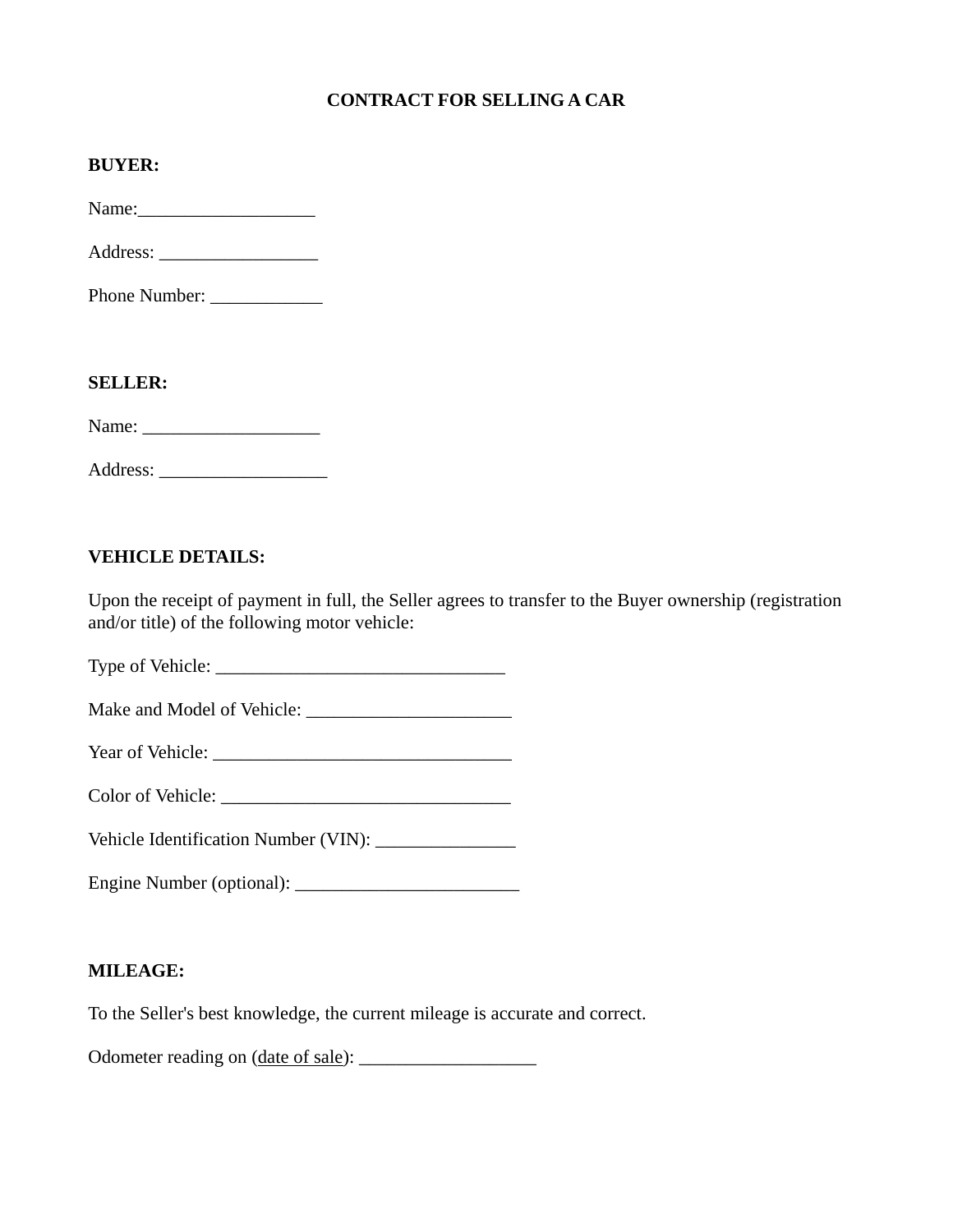## **PAYMENT INFORMATION:**

Purchase Price of Vehicle: \_\_\_\_\_\_\_\_\_\_\_\_\_\_\_\_\_\_

Date of Transaction:

The Buyer will pay the Seller the purchase price in full by cash, guaranteed check, money order, or other method of payment agreed upon by both parties. (Specify if not listed above)\_\_\_\_\_\_\_\_\_.

### **HOLDING DEPOSIT:**

The Seller acknowledges that a holding deposit of \$\_\_\_\_\_\_\_\_\_\_\_\_\_\_\_\_ (amount) was received from

the Buyer on  $(date).$ 

The Buyer will pay the remaining balance in the sum of \$\_\_\_\_\_\_\_\_\_\_\_\_\_\_\_\_\_\_\_ (amount) by

\_\_\_\_\_\_\_\_\_\_\_\_\_\_\_\_\_\_\_\_ (date).

Both parties agree that should the Buyer fail to pay the remaining balance of the agreed upon purchase price by the specified date, the Buyer will have no further claims or rights to the above mentioned vehicle unless otherwise indicated by the Seller. If payment is not received by the agreed upon date, the Seller will have no further obligations and the terms of this agreement will be null and void.

### **SELLER'S RESPONSIBILITES:**

On the date of sale, the Seller promises to provide the Buyer with the vehicle title, registration, odometer reading (or odometer disclosure statement where applicable), and any other pertinent documents or agreed upon paperwork (specify)

"The Buyer acknowledges that all the above mentioned paperwork and/or documentation was received from the Seller. Yes/No."

#### **"AS IS" DISCLAIMER:**

Both parties acknowledge that the above mentioned vehicle is sold as seen, that the buyer has tried and inspected the vehicle to his/her satisfaction and has approved the purchase with the understanding that the vehicle is sold "AS IS" without warranties or guarantees, either expressed or implied.

The Buyer accepts full responsibility for any repairs incurred following (date of sale), as well as any costs related to vehicle registration, safety certification, or transfer of ownership.